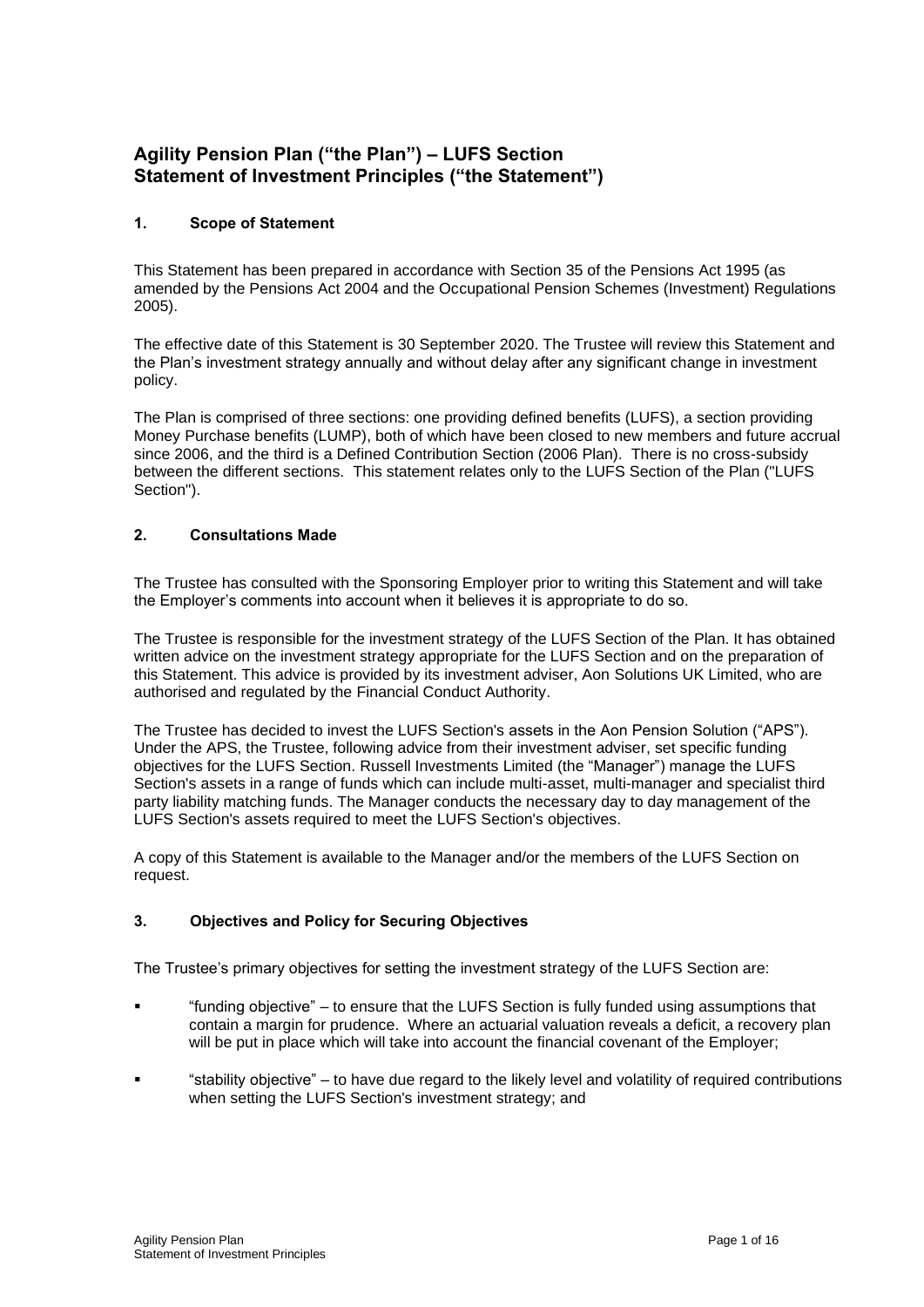"security objective" – to ensure that the solvency position of the LUFS Section (as assessed on a gilts basis) is expected to improve. The Trustee will take into account the strength of the Employer's covenant when determining the expected improvement in the solvency position of the LUFS Section.

The Trustee decided to invest the LUFS Section's assets in a bundled investment service through the APS because it provides the framework for a risk-management strategy that better helps the Trustee meet its primary objectives above. The three key components of the Trustee's risk-management strategy are:

- Appropriate diversification of the growth portfolio;
- Efficient liability hedging; and
- Frequent funding level monitoring and triggers to automatically de-risk the LUFS Section when the opportunity arises.

The Trustee selected the APS because it considered it to provide such a bundled service that is easy to access and that is cost-effective.

Under the APS, the funding objective is set in relation to the liability cash flows that are required to be met from the LUFS Section in each future year. In each future year the annual cash flow is made up from a mixture of pensioners' and (current) non-pensioners' benefits.

The funding objective is based on a measure of the liabilities which takes into account risk free returns plus an explicit allowance for excess return derived from the growth assets. The risk free measure used is based on yields on fixed interest and index-linked gilts, being the financial instruments which can most appropriately match the profile of the expected benefit payments. The excess return is based on the proportion of growth assets that the LUFS Section holds and an anticipated return that the Trustee is comfortable with in the context of the covenant of the Sponsoring Employer and is reviewed on a regular basis. The Trustee's funding objective for the LUFS Section is to be fully funded on an actuarial basis that assumes returns in line with the yields on gilts +0.3% per annum both pre-retirement and post-retirement.

Details of the LUFS Section's current funding objective are described in the Appendix to this Statement.

## **4. Choosing Investments**

This Statement sets out the Trustee's policies for securing compliance with Section 35 of the Pensions Act 1995.

The types of investments held and the balance between them is deemed appropriate given the liability profile of the LUFS Section, its cashflow requirements, the funding level of the LUFS Section and the Trustee's objectives.

It is the Trustee's intention to ensure that the assets of the LUFS Section are invested in the best interests of the members and beneficiaries.

The Trustee delegates its powers of investment in a manner that is expected to ensure the security, quality, liquidity and profitability of the portfolio as a whole. The assets of the LUFS Section are invested predominantly in regulated markets (with investments not in regulated markets being kept to a prudent level) and properly diversified to avoid excessive reliance on any particular asset, issuer or group of undertakings so as to avoid accumulations of risk in the portfolio as a whole. The diversification is both within and across the major asset classes.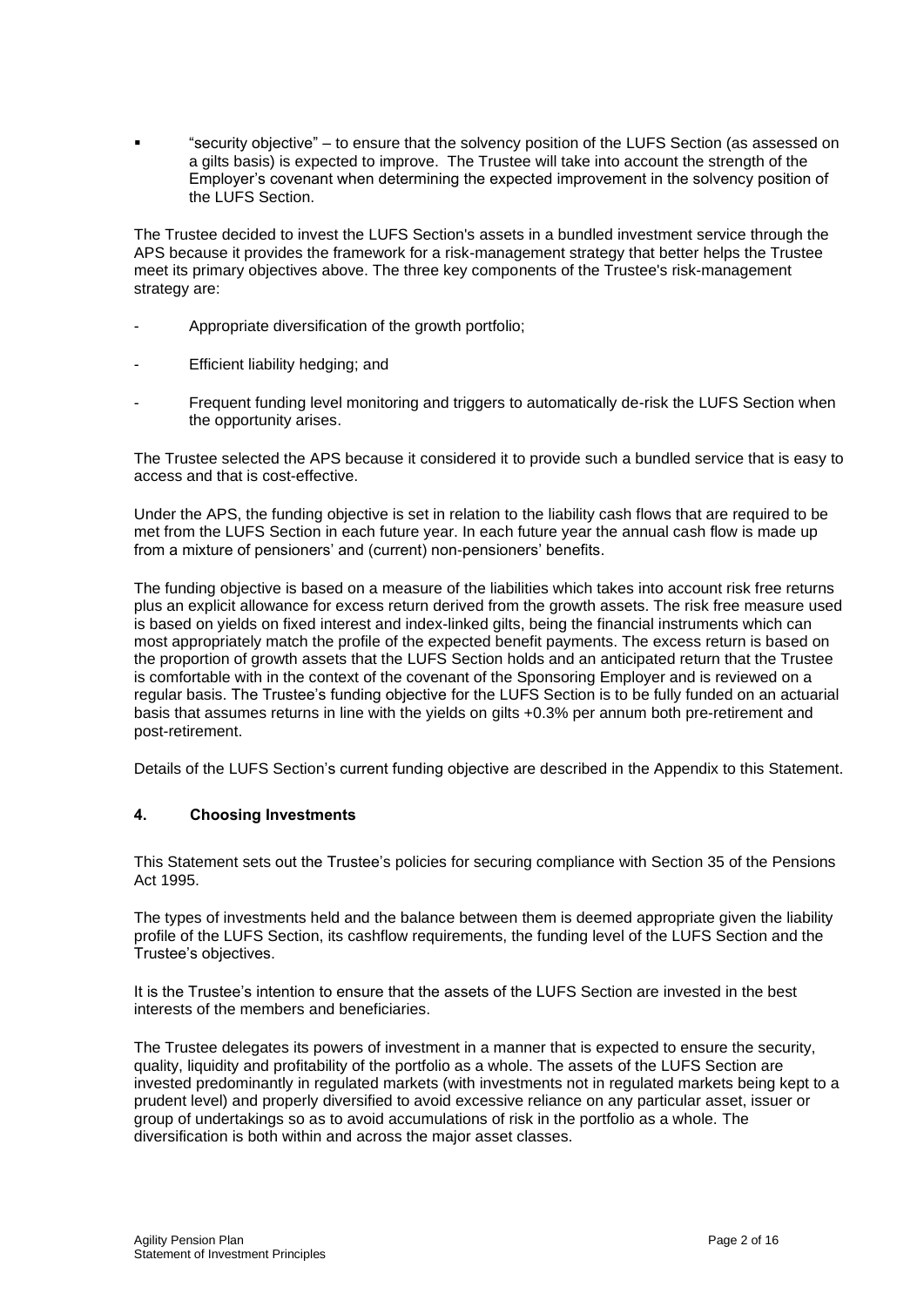Assets held to cover the LUFS Section's technical provisions (the liabilities of the LUFS Section) are invested in a manner appropriate to the nature and duration of the expected future retirement benefits payable under the LUFS Section but recognising also the return requirement in order to meet the funding objective.

Investment in derivatives is only made in so far as they contribute to the reduction of investment risks or facilitate efficient portfolio management (including the reduction of cost or the generation of additional capital or income with an acceptable level of risk) and are managed so as to avoid excessive risk exposure to a single counterparty or other derivative operations.

### **5. The Balance between Different Kinds of Investments (LUFS section)**

The Trustee recognises that the key source of financial risk (in relation to meeting its objectives) arises from asset allocation.

Under the APS, the LUFS Section will have an allocation to a diversified growth fund ("the Growth Portfolio") and an allocation to specific liability matching funds ("the Matching Portfolio") based on gilts. Within this structure:

- The allocation to the Growth Portfolio is set so that the expected return, together with the planned contributions, is expected to be sufficient to meet the funding objective by the target date. The Growth Portfolio will be well diversified and will be managed actively between asset classes. Within the Growth Portfolio, fixed income securities may be held as a source of return and as a diversifier.
- The Matching Portfolio's asset profile is selected to provide protection against movements in interest rates and inflation. The Matching Portfolio will be tailored to match the LUFS Section's liability cash flows as far as is practically possible and will use leveraged gilt funds to extend the matching characteristics where appropriate.

A plan (the "Road Map") has been put into place to reduce the required return systematically as the funding level improves from the starting allocation to the target allocation implicit in the funding objective. The Road Map reduces the required return as the funding level improves but maintains sufficient assets in the Growth Portfolio so that the funding objective is still expected to be achieved. This aims to lock in favourable increases in assets (or falls in liability value not match by the liability hedging in place) to the greatest extent possible, without jeopardising the LUFS Sections' funding objective.

The Road Map is currently suspended pending review.

Under the APS, the Trustee delegates responsibility for managing its asset allocation to the Manager. This allows the asset allocation of the LUFS Section to be adjusted quickly, where needed, in response to changes in the funding level, to best meet the investment objectives of the LUFS Section.

The Trustee reviews its investment strategy in conjunction with each formal actuarial valuation of the LUFS Section (or more frequently should the circumstances of the LUFS Section change in a material way). The Trustee takes written advice from its professional advisers regarding an appropriate investment strategy for the LUFS Section. The investment strategy for the APS (set out in the Appendix) was implemented following a review of the LUFS Section's liabilities, investment strategy and manager structure which was carried out following the actuarial valuation with an effective date of 31 December 2017.

Following finalisation of the latest actuarial valuation, the Trustee is in the process of reviewing the investment strategy and Road Map.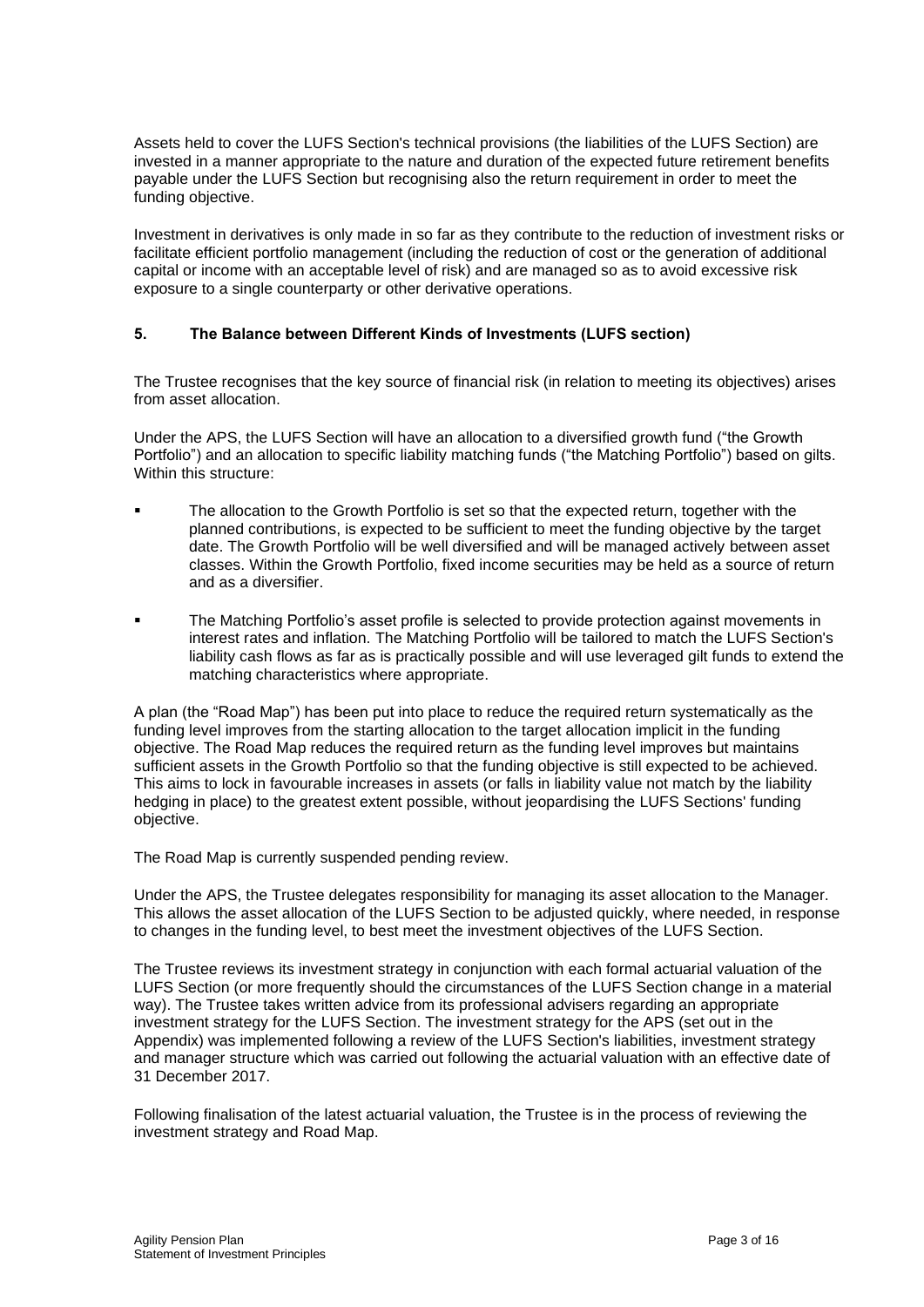Details of the LUFS Section's Road Map and of the Growth and Matching Portfolios are described in the Appendix to this Statement.

### **6 Investment Risk Measurement and Management**

The Trustee recognises that the key risk to the LUFS Section is that it has insufficient assets to meet its liabilities ('funding risk'). The Trustee has identified a number of key risks which have the potential to cause a deterioration in the funding level of the LUFS Section. These are as follows:

Asset allocation risk – the risk of below expected returns from the LUFS Section's assets. The Trustee has put in place a Road Map (currently suspended pending review) to systematically reduce the required return as the funding level improves over time.

Regular checks are made as to whether the funding and investment strategy, including the Road Map, remain on target to achieve the original objectives, and within acceptable parameters. If not, then corrective action is considered by adjusting the investment strategy, or through amendments to the contribution plan.

The Manager monitors the funding level on a daily basis and has been instructed by the Trustee to invest the assets to deliver the required return in accordance with the Road Map. If the funding level falls through a trigger point then no automatic re-risking takes place through an increase in the required return.

▪ **Covenant risk** – the possibility of failure of the LUFS Section's Sponsoring Employer. The Trustee and its advisers considered this risk when setting the investment strategy and have consulted with the Sponsoring Employer as to the suitability of the proposed strategy.

Risks associated with changes in the Employer covenant are assessed on a regular basis using a number of methods including monitoring the Failure Score (as defined for the purposes of calculating the risk-based element of the Pension Protection Fund levy) and taking independent covenant assessment advice. The Trustee also has an agreement with the Employer to receive notification of any events which have the potential to alter the creditworthiness of the Sponsoring Employer. In particular, the Trustee will be informed of Type A events, as defined in appropriate guidance issued by the Pensions Regulator, and Employer-related Notifiable Events. On receipt of such notification, the Trustee will re-consider the continued appropriateness of the LUFS Section's existing investment strategy.

- **EXECT Mismatching risk** the risk of a significant difference in the sensitivity of asset and liability values to changes in financial and demographic factors. The Trustee and its advisers have considered this risk when setting the investment strategy and have specifically structured the LUFS Section's assets so as to minimise this risk as far as is practical. The asset profile of the Matching Portfolio is tailored to meet the LUFS Section's liability cash flows as far as is practically possible and will use leveraged gilt funds to extend the matching characteristics where appropriate.
- **Diversification risk** the failure to spread investment risk. The Trustee and its advisers have considered this risk when setting the investment strategy of the LUFS Section. The LUFS Section's assets are invested in the APS, which provides exposure to a diversified growth fund and specialist third party liability matching funds.
- **Cash flow risk** the risk of a shortfall of liquid assets relative to the LUFS Section's immediate liabilities. The Trustee, its advisers and the Manager will manage the LUFS Section's cash flows taking into account the timing of future payments in order to minimise the probability that this occurs.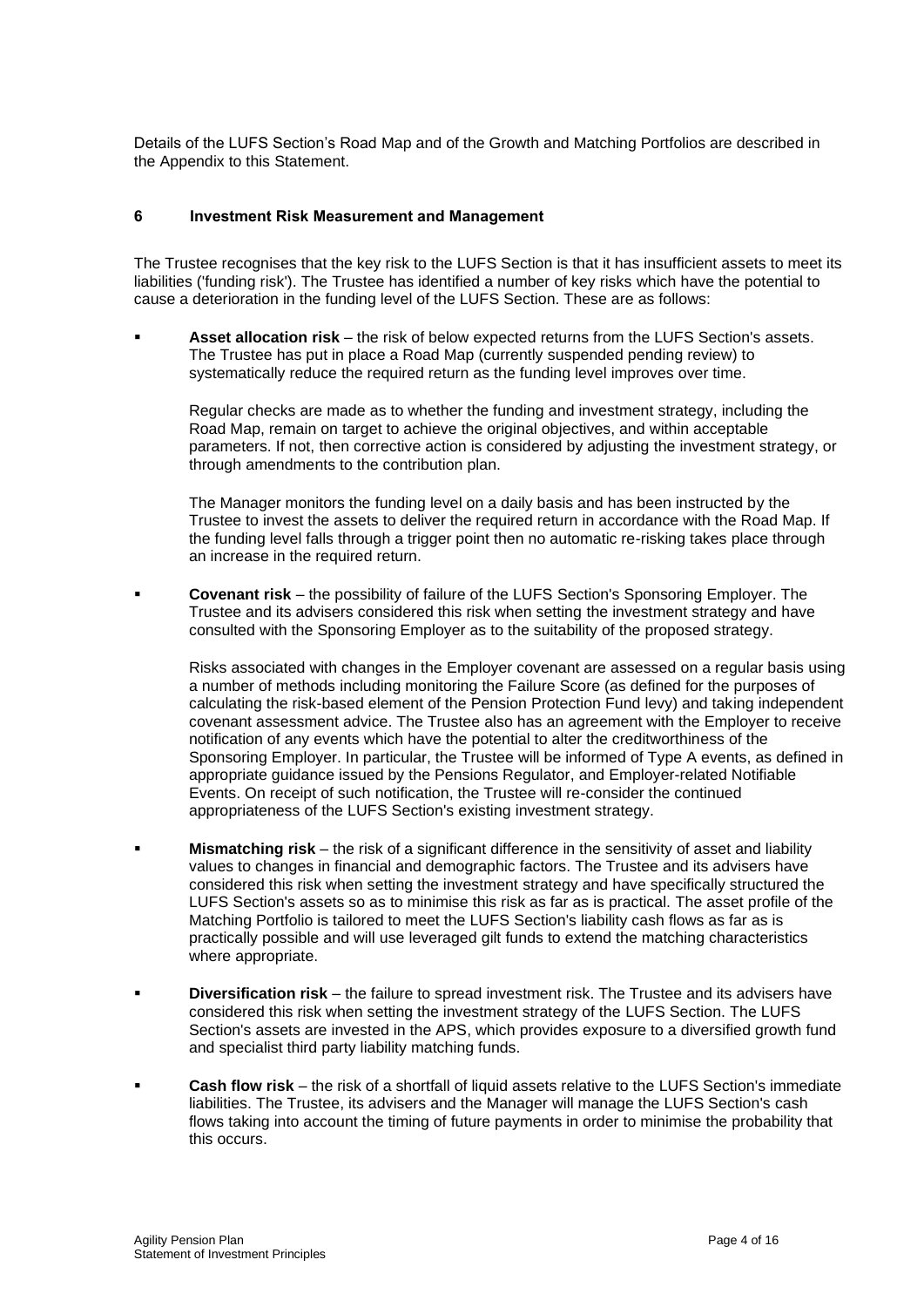- **Manager risk** the failure by the fund managers to achieve the rate of investment return expected by the Trustee. This risk is considered by the Trustee and its advisers both upon the initial appointment of the fund managers and on an ongoing basis thereafter, through quarterly investment reports prepared by its advisers.
- **Operational risk** the risk of fraud, poor advice or acts of negligence. The Trustee has sought to minimise such risk by ensuring that all advisers and third-party service providers are suitably qualified and experienced and that suitable liability and compensation clauses are included in all contracts for professional services received.

Due to the complex and interrelated nature of these risks, the Trustee considers the majority of these risks in a qualitative rather than quantitative manner as part of each formal investment strategy review and in conjunction with the actuarial valuation of the LUFS Section, following which the Trustee takes advice on the continued appropriateness of the existing investment strategy.

Having set and implemented an investment objective which relates directly to the LUFS Section's liabilities, the Trustee's policy is to monitor, where possible, these risks on a regular basis. The Trustee monitors these risks through quarterly reports which detail the latest financial position of the LUFS Section including the actual funding level versus the expected funding level, an analysis of investment performance and risk versus return.

The Trustee monitors the performance of the assets on a quarterly basis via investment monitoring reports prepared by its investment adviser.

The Trustee acknowledges that investment returns achieved outside the expected deviation (positive or negative) maybe an indication that the Manager is taking a higher level of risk than expected.

The Trustee has established a separate Investment Sub-Committee to consider matters with regard to investment, including performance monitoring.

## **8. Custody**

Investment in pooled funds gives the Trustee a right to the cash value of the units rather than to the underlying assets.

Day to day control of custody arrangements for the LUFS Section's assets is delegated to State Street Bank and Trust Company, who are independent of the Sponsoring Employer.

## **9. Expected Returns on Assets**

The Growth Portfolio aims to deliver equity like returns in the medium to long term with around half to two thirds of the expected volatility (defined in terms of standard deviation of returns) of equity markets.

The Matching portfolio is expected to move in a way that matches the sensitivity of the liabilities to interest rates and inflation.

#### **10. Realisation of Investments/Liquidity**

The Trustee recognises that there is a risk in holding assets that cannot be easily realised should the need arise. Given the long-term nature of the LUFS Section, this is not expected to be a major problem.

The majority of the assets held are realisable at short notice (either through the sale of direct holdings of stocks, bonds etc. or the sale of units in pooled funds).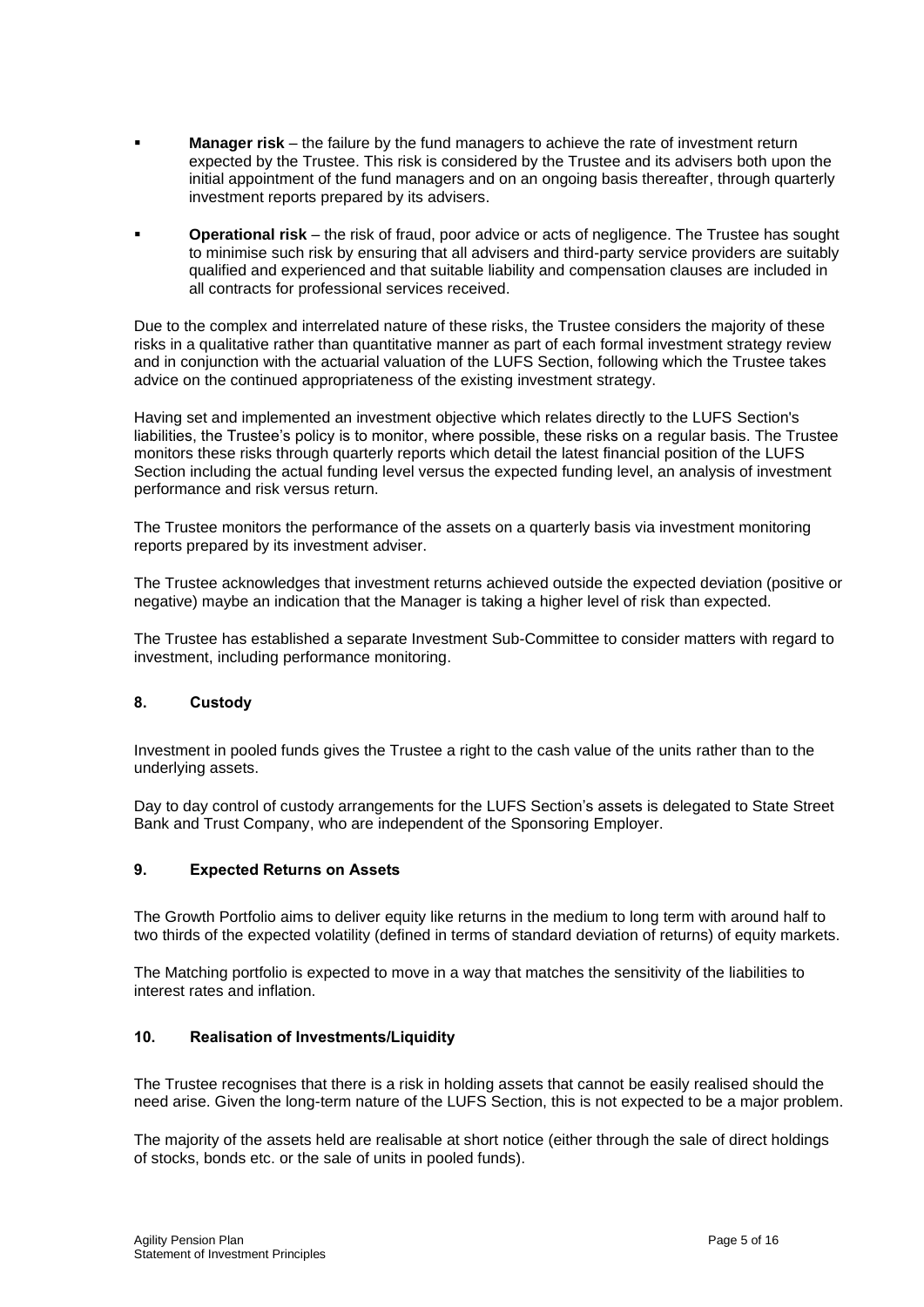# **11. Responsible Investment Considerations**

In setting the investment strategy, the Trustee's primary concern is to act in the best financial interests of the Plan and its beneficiaries, seeking the best return that is consistent with a prudent and appropriate level of risk. The Trustee believes that, in order to fulfil this commitment and to protect and enhance the value of the Plan's investments, it must act as a responsible steward of the assets in which the Plan invests.

**Environmental, Social and Governance considerations**: The Trustee further acknowledges that an understanding of financially material considerations including environmental, social and corporate governance ("ESG") factors (such as climate change) and risks related to these factors can contribute to the identification of investment opportunities and financially material risks.

As part of their delegated responsibilities, the Trustee expects the Plan's Manager and underlying investment managers to take into account corporate governance, social, and environmental considerations (including long-term risks posed by sustainability concerns including but not limited to climate change risks) in the selection, retention and realisation of investments. Any decision should not apply personal, ethical or moral judgments to these issues, but should consider the sustainability of business models that are influenced by them.

The Trustee is taking the following steps to monitor and assess ESG related risks and opportunities:

- The Trustee will have periodic training on Responsible Investment to understand how ESG factors, including climate change, could impact the Plan's assets and liabilities.
- When reviewing the investment strategy and strategic risks, the Trustee considers the implication of ESG risks, including climate change, using the available modelling tools, including deterministic scenarios.
- As part of the ongoing monitoring of the Plan's investments, the Trustee will use ESG ratings information on the underlying investment managers provided by the Plan's Manager, where relevant and available, to monitor the level of integration of ESG on a regular basis.
- The Trustee will include ESG-related risks, including climate change, on the Plan's risk register as part of ongoing risk assessment and monitoring.

**Members' views and non-financial factors**: In setting and implementing the Plan's investment strategy the Trustee will ensure that the investments comply with the appropriate regulations but does not explicitly take into account the views of Plan members and beneficiaries, in relation to ethical views, social and environmental impact matters and present and future quality of life of the members and beneficiaries of the Plan (defined as "non-financial factors"). The Trustee will review its policy towards this at least every three years.

**Initiatives and industry collaboration:** In recognition of the commitment of the Plan's Manager to environmental, social and corporate governance issues, the Manager is a signatory of the UN Principles for Responsible Investment ("UN PRI" or the "Principles"). The Principles are a voluntary set of global best practices that aim to provide a framework for integrating environmental, social and corporate governance issues into financial analysis, investment decision-making and ownership practices. The UN PRI are voluntary and aspirational. Where consistent with their fiduciary responsibilities, the Manager will aim to pursue each of the six Principles, these being:

- Incorporating environmental, social and corporate governance issues into investment analysis and decision-making processes.
- Being active owners and incorporating environmental, social and corporate governance issues into their ownership policies and practices.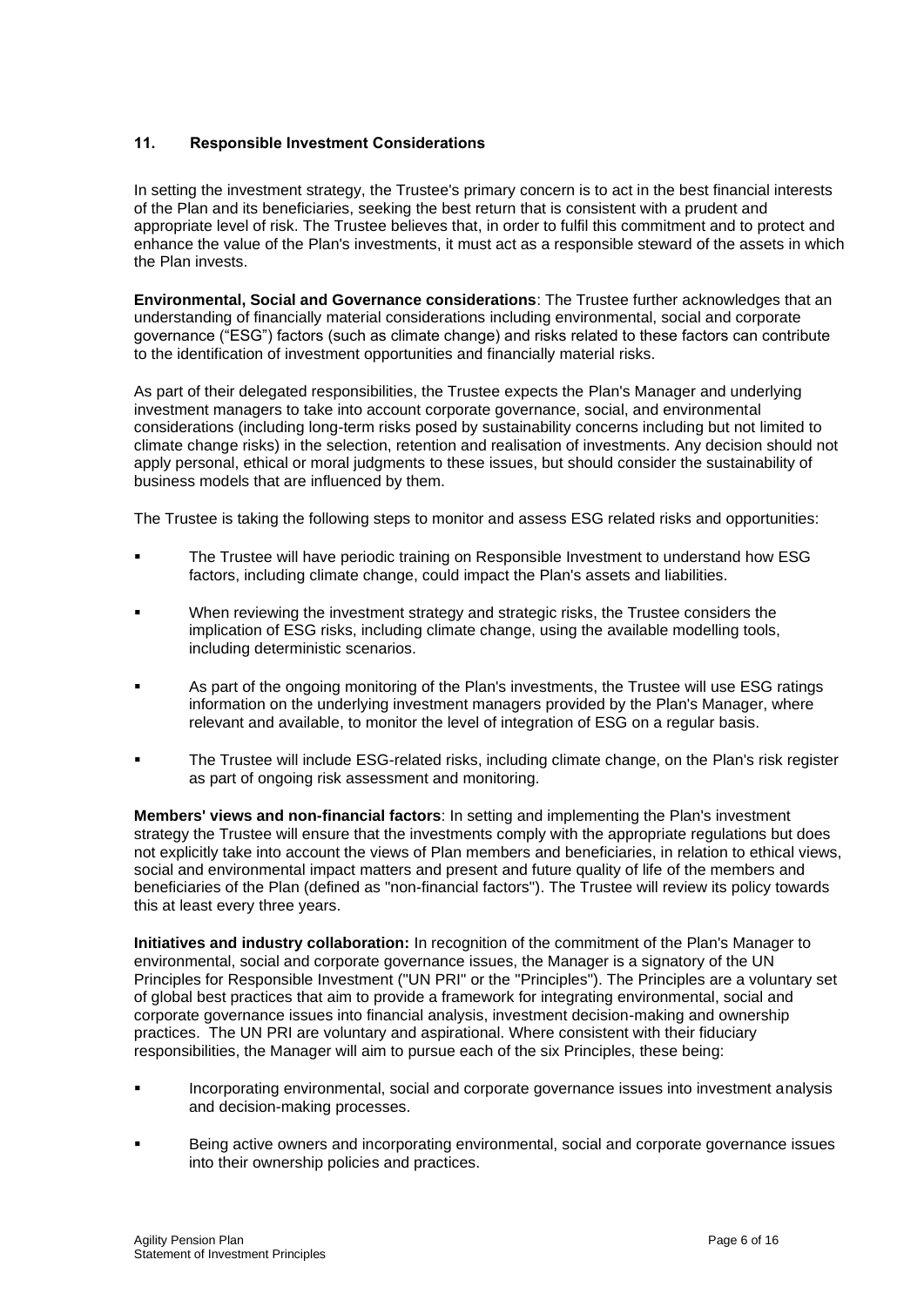- Seeking appropriate disclosure on environmental, social and corporate governance issues by the entities in which they invest.
- Promoting acceptance and implementation of the Principles within the investment industry.
- Working together to enhance their effectiveness in implementing the Principles.
- Reporting on their activities and progress toward implementing the Principles.

The Plan's Manager has also signed up to the UK Stewardship Code. This Code aims to enhance the quality of engagement between institutional investors and companies to help improve long-term returns to shareholders and the efficient exercise of governance responsibilities. It sets out good practice on engagement with investee companies to which the Financial Reporting Council believes institutional investors should aspire and operates on a 'comply or explain' basis.

**Disclosure and reporting**: The Trustee will report to its stakeholders on its responsible investment activities on an annual basis.

## **12. Arrangements with the Manager**

The Trustee has appointed Russell Investments Limited ("the Manager") as its fiduciary manager, which it considers to be its investment manager. References in this policy to 'underlying investment managers' refers to those investment managers which the Manager in turn appoints, directly or indirectly, to manage investments on behalf of the Trustee.

The Trustee recognises that the arrangements with its fiduciary manager, and correspondingly the underlying investment managers, are important to ensure that interests are aligned. In particular, the Trustee seeks to ensure that the fiduciary manager is incentivised to operate in a manner that generates the best long-term results for the Plan and its beneficiaries.

The Trustee receives quarterly reports and verbal updates from the Manager on various items including the investment strategy, performance, and longer-term positioning of the portfolio. The Trustee focuses on longer-term performance when considering the ongoing suitability of the investment strategy in relation to the Plan's objectives and assesses the Manager over rolling 3- and 5-year periods.

The Trustee also receives annual stewardship reports on the monitoring and engagement activities carried out by the Manager, which supports the Trustee in determining the extent to which the Plan's engagement policy has been followed throughout the year.

The Trustee shares the policies, as set out in this SIP, with the Manager and requests that they review and confirm whether their approach is in alignment with the Trustee's policies.

The Trustee delegates the ongoing monitoring of underlying investment managers to the Manager. The Manager monitors the Plan's investments to consider the extent to which the investment strategy and decisions of the underlying investment managers are aligned with the investment objectives of the Plan. This includes monitoring the extent to which the underlying investment managers:

- Make decisions based on assessments about medium- to long-term financial and non-financial performance of an issuer of debt or equity; and
- Engage with issuers of debt or equity in order to improve their performance in the medium- to long-term.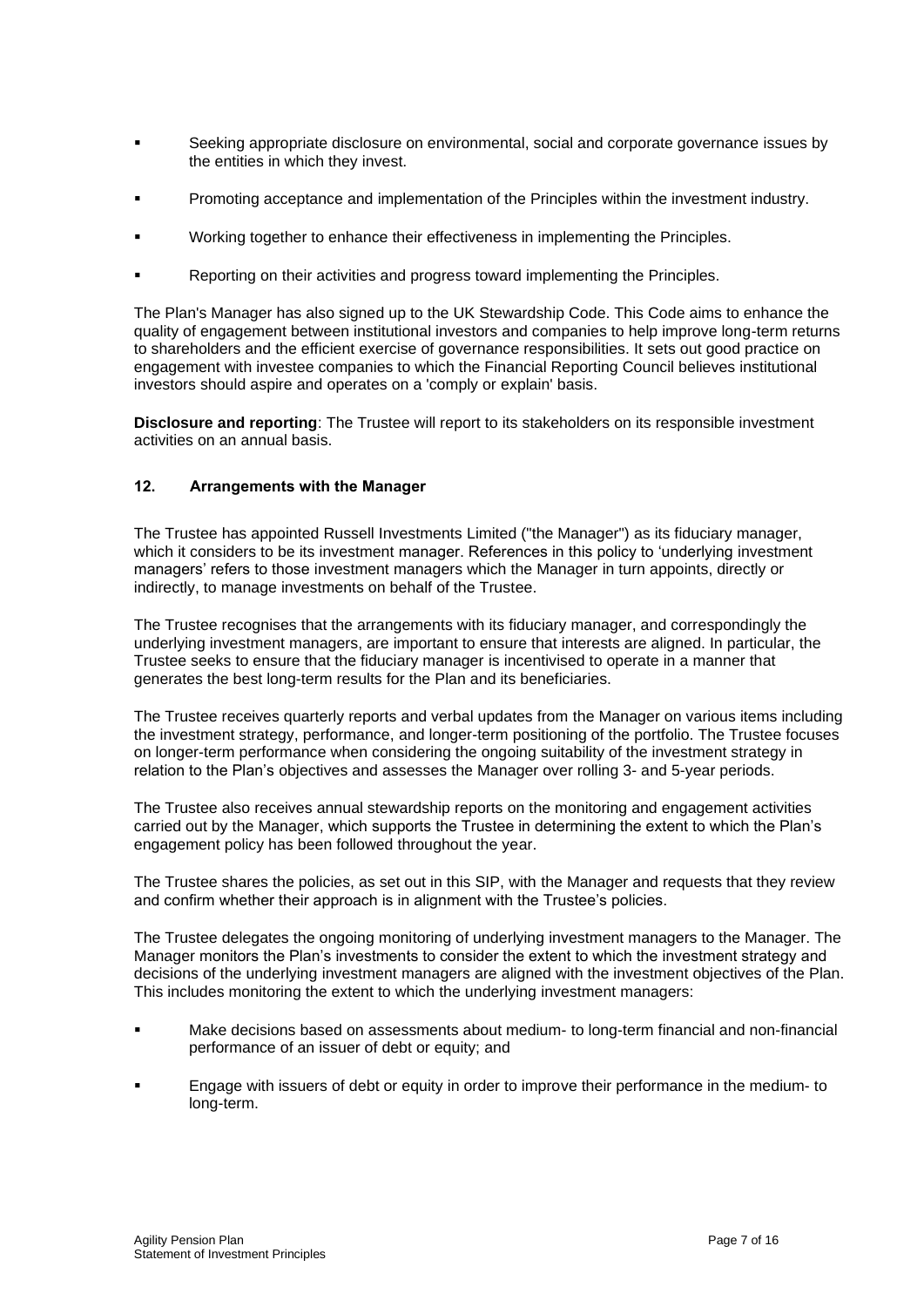Before appointing a new fiduciary manager or investment manager, the Trustee will review the governing documentation associated with the investment and will consider the extent to which it aligns with the Trustee's policies. Where possible, the Trustee will seek to amend that documentation so that there is more alignment. Where it is not possible to make changes to the governing documentation, for example if the Plan invests in a collective vehicle, then the Trustee will express its expectations to the investment manager by other means (such as through a side letter, in writing, or verbally at Trustee meetings).

The Trustee believes that having appropriate governing documentation, setting clear expectations to the Manager, and regular monitoring of the Manager's performance and investment strategy, is sufficient to incentivise the Manager to make decisions that align with the Trustee's policies and base those decisions on assessments of medium- and long-term financial and non-financial performance.

Where the Manager is considered to make decisions that are not in line with the Trustee's policies, expectations, or the other considerations set out above, the Trustee will typically first engage with the Manager but could ultimately replace it where this is deemed necessary.

The Trustee has not set a duration for its arrangements with the Manager, although its continued appointment is reviewed periodically, and at least every 5 years. Similarly, there are no set durations for arrangements with the underlying asset managers that the Manager invests in, although this is regularly reviewed as part of the manager research and portfolio management processes in place.

## **13. Costs and Performance**

The Trustee is aware of the importance of monitoring their investment managers' total costs and the impact these costs can have on the overall value of the Plan's assets. The Trustee recognises that in addition to annual management charges, there are other costs incurred by investment managers that can increase the overall cost incurred by their investments.

The Trustee receives annual cost transparency reports from the Manager. These reports present information in line with prevailing regulatory requirements for fiduciary managers. They clearly set out on an itemised basis:

- The total amount of investment costs incurred by the Plan;
- The fees paid to the Manager;
- The fees paid to the investment managers appointed by the Manager;
- The amount of portfolio turnover costs (transaction costs) incurred by the investment managers appointed by the Manager;
	- The Trustee defines portfolio turnover costs as the costs incurred in buying and selling underlying securities held within the funds of the investment managers appointed by the Manager;
- Any charges incurred through the use of pooled funds (custody, admin, audit fees etc.);
- The impact of costs on the investment return achieved by the Plan.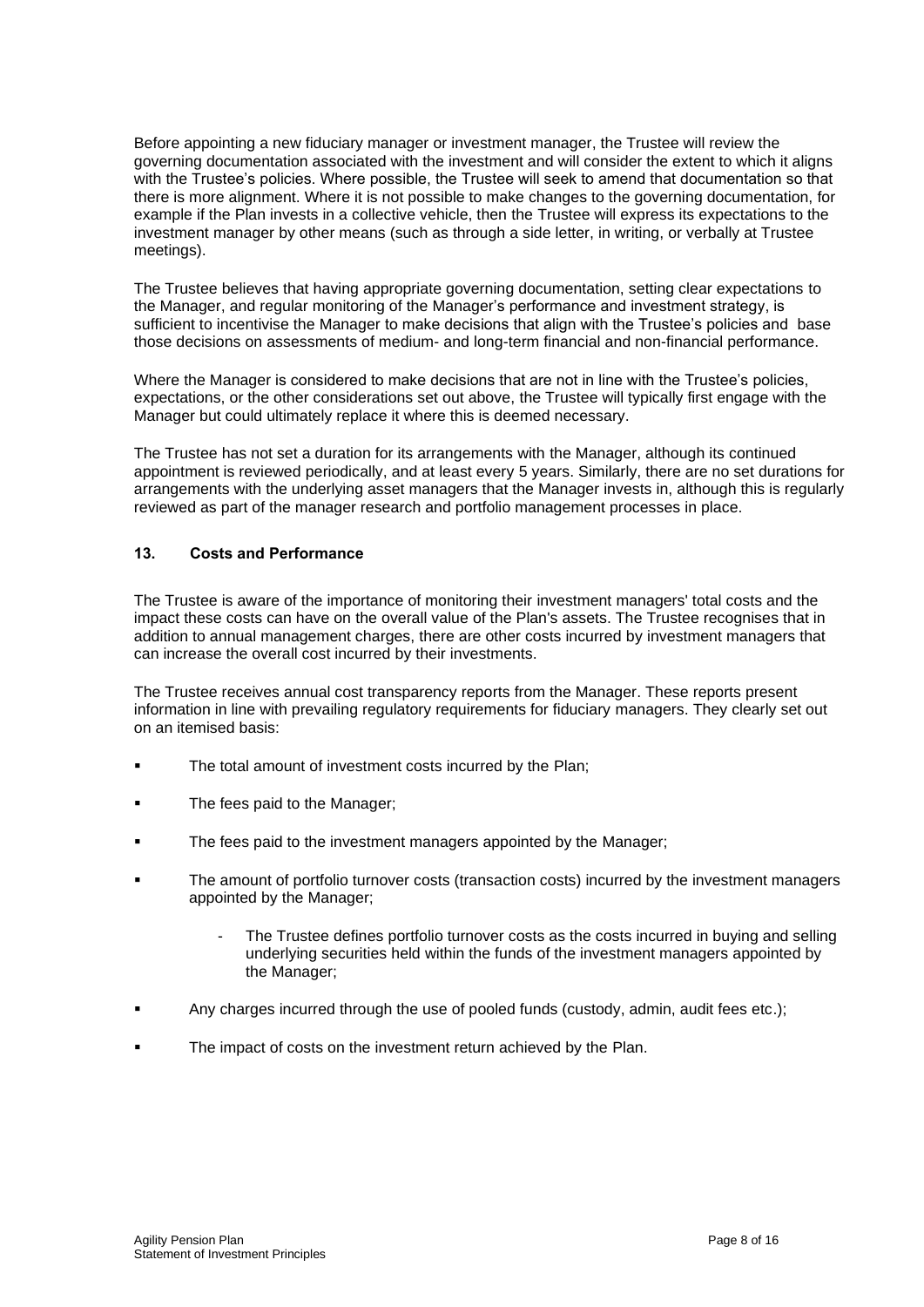The Trustee acknowledges that portfolio turnover costs are a necessary cost to generate investment returns and that the level of these costs varies across asset classes and manager. The Manager monitors the level of portfolio turnover (defined broadly as the amount of purchases plus sales) of all the investment managers appointed on behalf of the Trustee.

The Trustee delegates the management of the underlying manager cost transparency relationships to the Manager, however the Trustee expects full compliance with the provision of the cost transparency disclosure templates and that the Manager reports back any non-compliance.

The Trustee benefits from the economies of scale provided by the Manager in two key cost areas:

- The ability of the fiduciary manager to negotiate reduced annual management charges with the appointed investment managers;
- The ability of the fiduciary manager to monitor ongoing investment costs (including additional fund expenses and portfolio turnover) incurred by the investment managers and achieve efficiencies where possible.

### **Evaluation of performance and remuneration:**

The Trustee assesses the (net of all costs) performance of the Manager on a rolling three-year basis against the Plan's specific liability benchmark and investment objective. The remuneration paid to the Manager and the fees incurred by third parties appointed by the Manager are provided annually by the Manager to the Trustee. This cost information is set out alongside the performance of the Manager to provide context. The Trustee monitors these costs and performance trends over time.

### **14. Stewardship – Engagement and the Exercise of the Rights Attaching to Investments**

The Trustee recognises the importance of its role as a steward of capital and the need to assess all financially material risks in its investment decision making process. This includes risks associated with climate change, as well as other ESG-related factors. To this end, the Trustee strives to maintain a high standard of governance, promotion of corporate responsibility and respect of environmental factors throughout the Plan's portfolio. The Trustee believes that doing so ultimately creates long-term financial value and reduces risk for the Plan and its beneficiaries.

The Trustee carefully reviews the Manager's approach to stewardship, and other ESG-related matters, and communicates its expectations and standards to the Manager. These standards include:

- The Trustee expects the Manager to be a signatory to the PRI.
- The Trustee expects the Manager to be a signatory to the UK Stewardship Code.
- The Trustee expects the Manager to ensure that, where appropriate, underlying investment managers use their influence as major institutional investors to exercise the Plan's rights and duties as a shareholder.
- The Trustee expects the Manager to provide adequate transparency around stewardship activities, including an annual report on the stewardship activities of the underlying managers.

The Trustee will engage with the Manager as necessary for more information, to ensure that robust active ownership behaviours, reflective of their active ownership policies, are being actioned. This will take the form of annual reporting.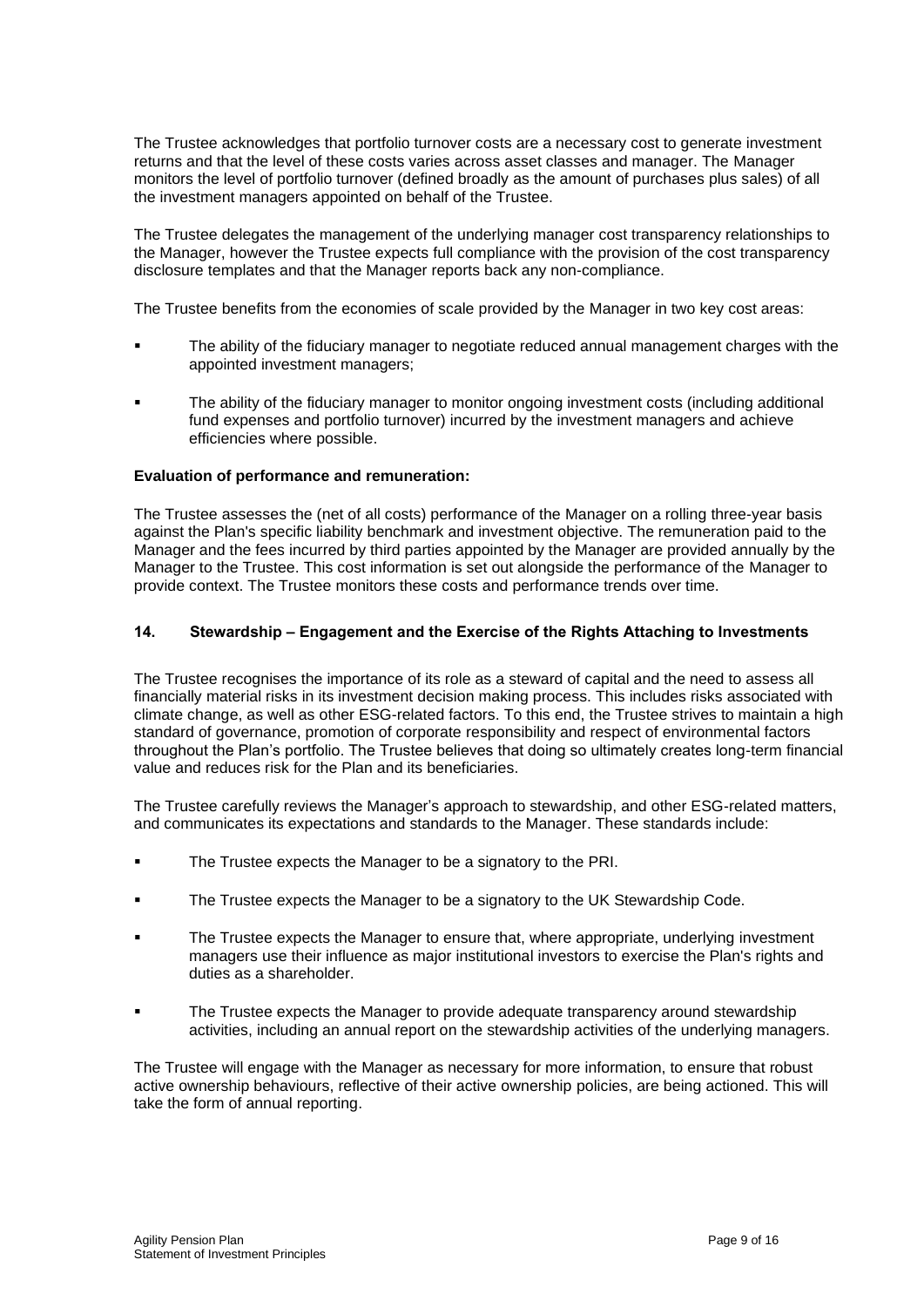Where possible, the transparency for voting should include voting actions and rationale with relevance to the Plan, in particular where: votes were cast against management; votes against management generally were significant; votes were abstained; voting differed from the voting policy of the underlying investment manager. Furthermore, where voting is concerned, the Trustee expects underlying investment managers to recall stock lending, as necessary, in order to carry out voting actions.

The disclosures offered for engagements should include the objectives and relevance to the fund, methods of engagement, progress and perspectives around shortcomings and outcomes to date, as well as escalation points and procedures as necessary.

The Trustee reviews the Manager's stewardship activity on an annual basis to ensure the Plan's stewardship policy is being appropriately implemented in practice. The Trustee does so to ensure that the Manager acts in a manner that is consistent with the Trustee's policies and objectives. If the Manager is found to fall short of the standards set by the Trustee, it is expected to provide satisfactory explanations as to why it is not. While the Trustee may seek to engage with the Manager if it is deemed to be falling short of its standards to reach a more sustainable position, failure to comply may result in a decision to replace it.

In line with its commitment to transparency and disclosure, the Trustee reports its responsible investment activities to the Plan's stakeholders on an annual basis within the Trustee's report and accounts.

The Trustee may engage with the Manager, who in turn is able to engage with underlying asset managers, investee company or other stakeholders, on matters including the performance, strategy, risks, social and environmental impact, corporate governance, capital structure, and management of actual or potential conflicts of interest, of the underlying investments made. Where a significant concern is identified, the Trustee will consider, on a case by case basis, a range of methods by which it would monitor (examples include via the manager, media, personal and professional dealings) and engage (examples include via the manager and directly with underlying companies) so as to bring about the best long-term outcomes for the Plan.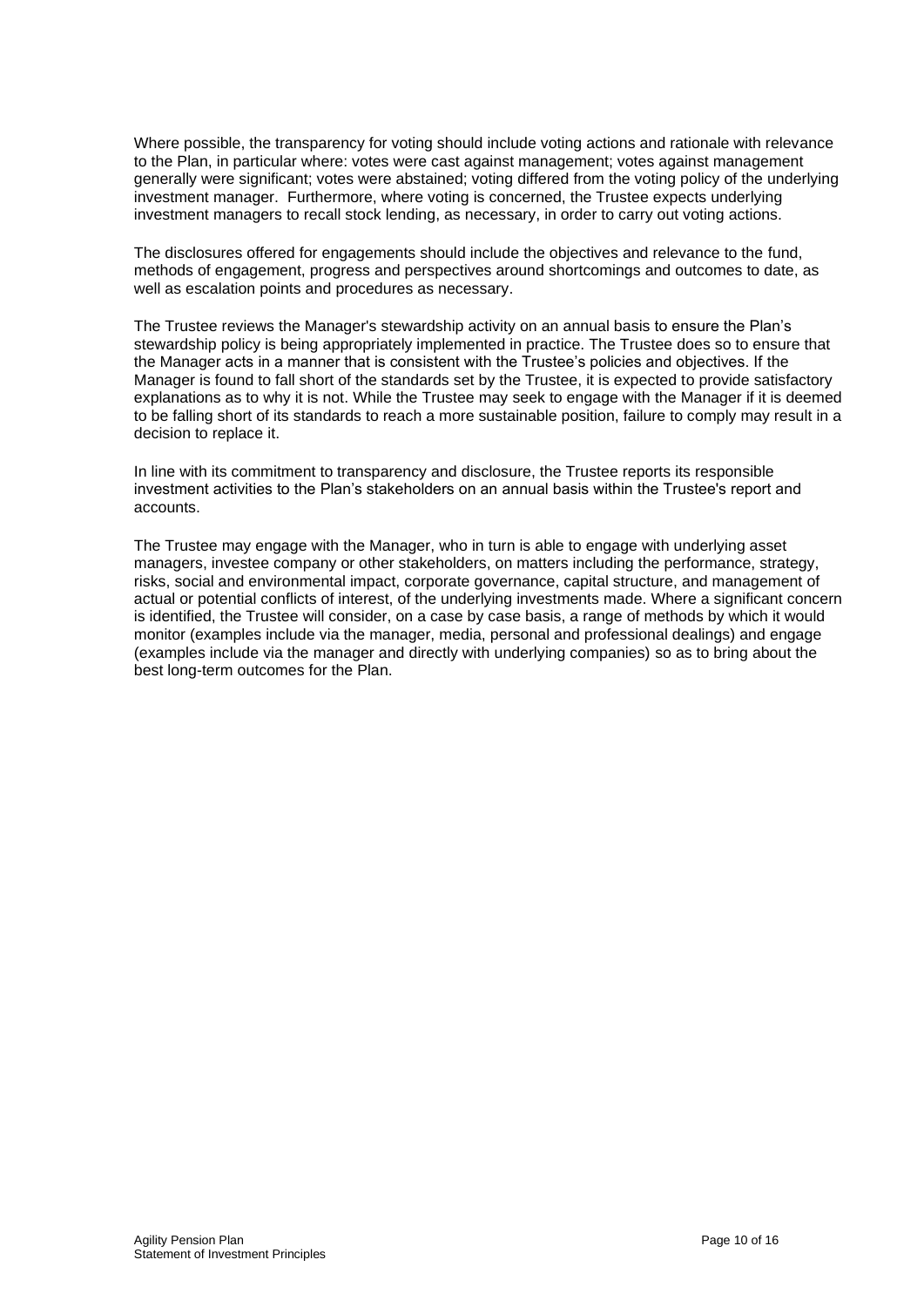# **13. Additional Voluntary Contributions ("AVCs") Arrangements**

In addition to the main LUFS Section benefits, some members obtain further benefits by paying Additional Voluntary Contributions (AVCs) to the Plan. The liabilities in respect of historic AVC arrangements are equal to the value of the investments bought by the members.

From time to time the Trustee reviews the choice of investments available to members to ensure that they remain appropriate to the members' needs.

This Statement replaces the former Statement of Investment Principles which had an effective date of 29 May 2019.

| Kim Nash<br>Name (Print) | Signature | 24 September 2020<br>Date |
|--------------------------|-----------|---------------------------|
| Michael Woodmore         |           | 24 September 2020         |

................................................... Name (Print)

**Signature** 

24 September 2020 Date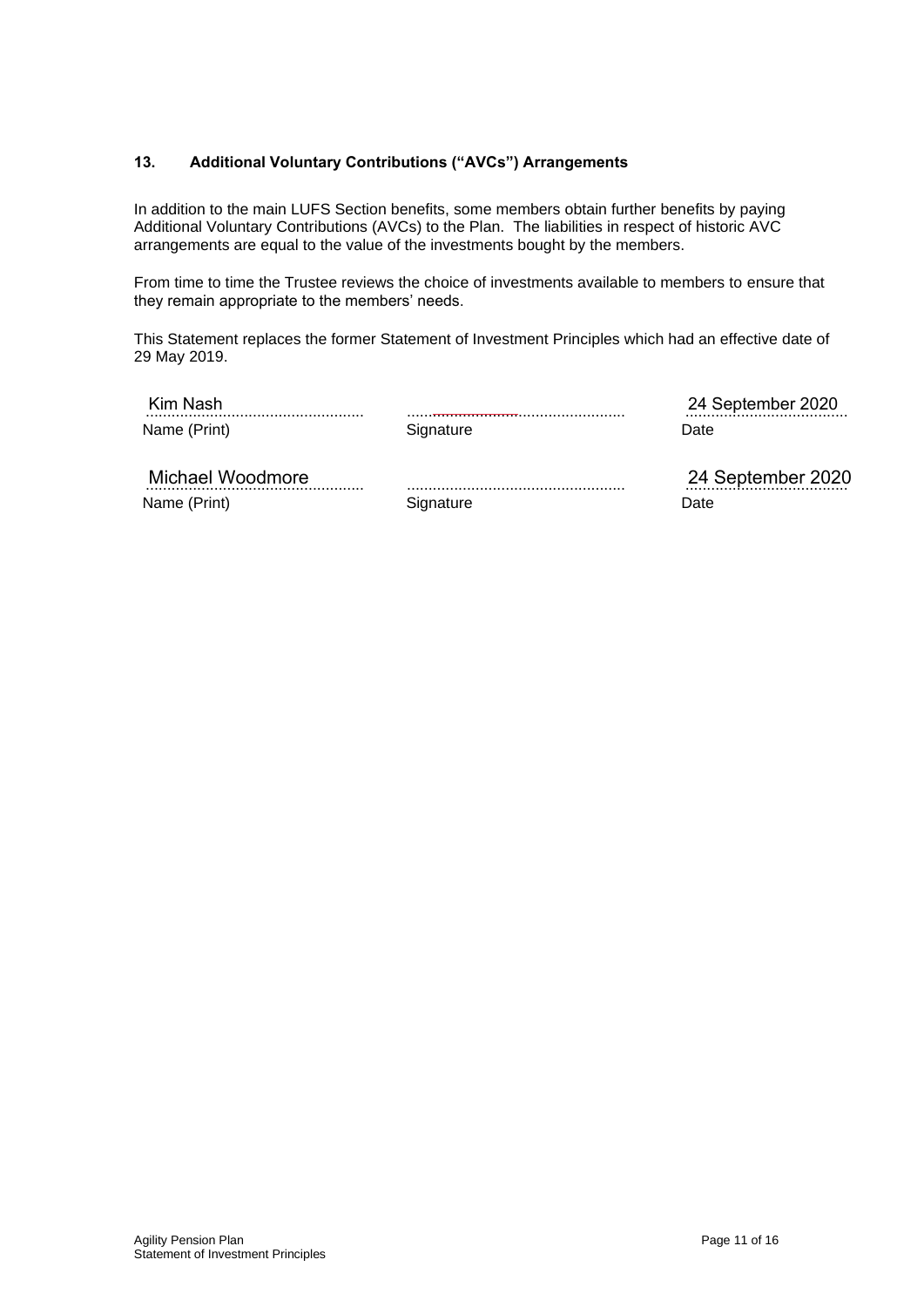# **Agility Pension Plan Appendix to Statement of Investment Principles – LUFS Section**

This Appendix sets out the Trustee's current investment strategy and is supplementary to the Trustee's Statement of Investment Principles (the "attached Statement").

# **1. Long Term Funding Objective**

The Trustee's funding objective for the LUFS Section is to be fully funded on an actuarial basis that assumes returns in line with the yields on gilts + 0.3% per annum for both pre-retirement and postretirement. The Trustee's intention is that, if the funding level improves to certain pre-determined trigger points, the LUFS Section will:

- de-risk from the starting allocation by reducing the expected return required to meet the funding objective. If growth assets reduce to 50%, the Trustee will review the Road Map; and
- reduce the expected end date of the Recovery Plan by a proportionate amount.

This target assumes Employer contributions will continue at a rate of £2.3m pa increasing with the Retail Prices Index (RPI). This was implemented following the actuarial valuation with an effective date of 31 December 2017.

## **Current asset allocation**

The allocation of the LUFS Section's assets between the Growth Portfolio and the Matching Portfolio will depend on the return and hedging ratio required, which is dictated by the funding position of the LUFS Section. At the date of the attached Statement, the target return for the LUFS Section was gilts + 2.5% per annum (net of fees) with a target hedge ratio of 100% of the funded liabilities.

As at 31 March 2020, the total assets were invested as follows:

| <b>Total</b>           | 100%  |
|------------------------|-------|
| APS Matching Portfolio | 33.9% |
| APS Growth Portfolio   | 66.1% |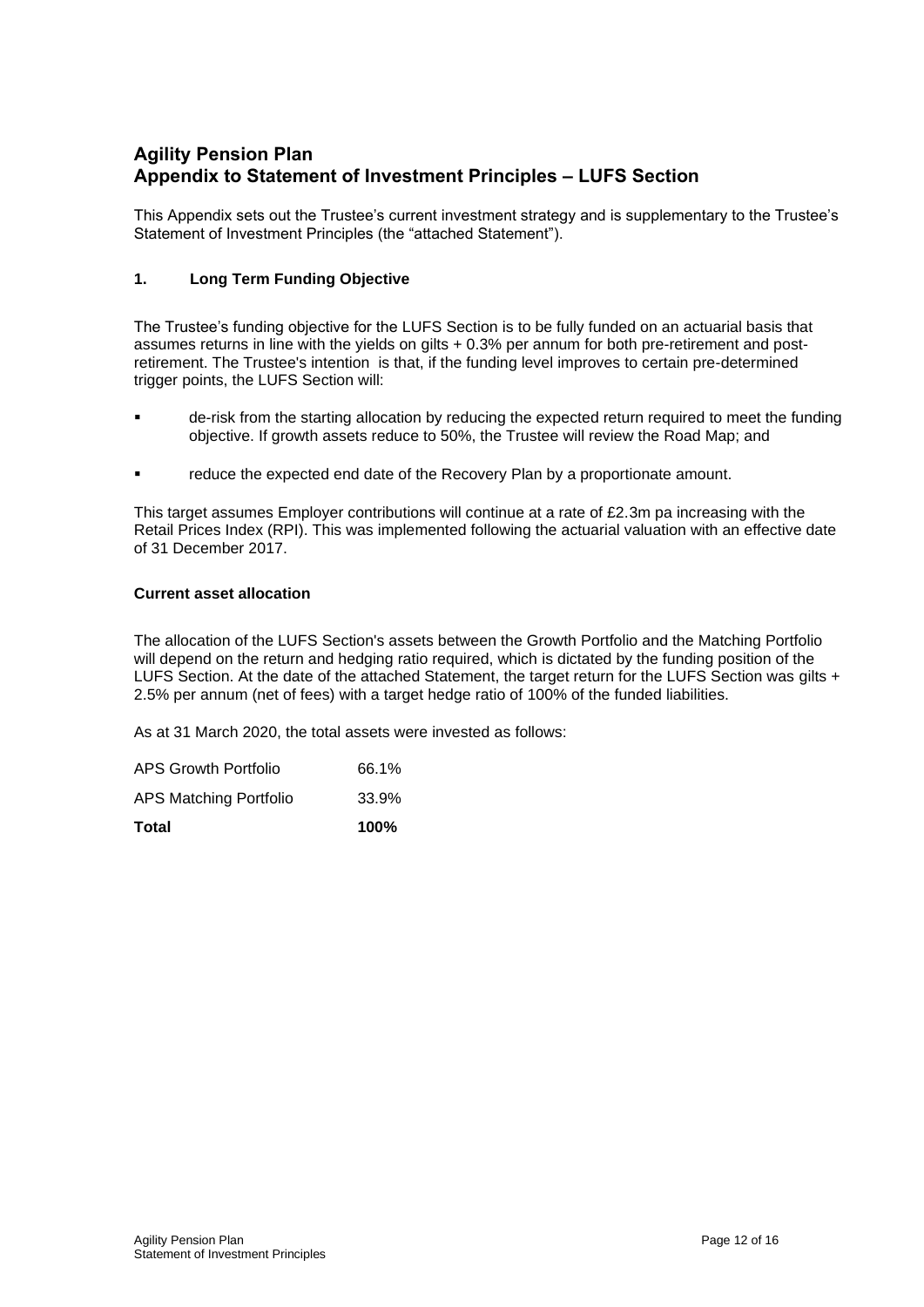### **2. Road Map**

Following a period of consultation and review post the finalisation of the actuarial valuation, effective date of 31 December 2017, a Road Map has been set for the LUFS Section. The Road Map was set on the basis that the required return is reduced by 0.5% p.a. at each trigger point. This is predicated on the fact that following each switch and allowing for transaction costs, the portfolio, together with agreed contributions, continues to be expected to reach the funding objective by the target date. In practice, the trigger points in this Road Map will change over time as the recovery period passes and as the LUFS Section's assets and liabilities develop (e.g. through cashflow variations).

The Manager will monitor the funding level on a daily basis and has been instructed by the Trustee to operate a soft trigger policy. When monitoring indicates that the funding level has increased above a trigger point, the Manager will notify the Trustee, although will not make any immediate change to the target return and hedge ratio.

#### **Growth Portfolio**

The allocation of the Growth Portfolio held by the LUFS Section in the APS is set out in the table below.

| <b>Manager</b>                                                                                                            | <b>Asset Class</b>                                                    | <b>Actual Allocation as</b><br>at 31 March 2020 (%) |
|---------------------------------------------------------------------------------------------------------------------------|-----------------------------------------------------------------------|-----------------------------------------------------|
|                                                                                                                           | Equities                                                              | 30.1                                                |
| Russell Investments Limited<br>(Russell Investments Limited adopt a multi)<br>manager approach to investing, whereby they | Fixed Income                                                          | 52.3                                                |
|                                                                                                                           | Real Assets (commodities,<br>real estate and listed<br>infrastructure | 4.4                                                 |
| utilise a number of "best of breed" Manager<br>products to create a single composite fund)                                | Alternatives (hedge funds,<br>active currency, absolute<br>return)    | 0.0                                                 |
|                                                                                                                           | Cash                                                                  | 13.2                                                |

The objective of the Growth Portfolio is to generate capital appreciation over the course of a complete economic and market cycle through a diversified portfolio of investments.

The performance target will be cash plus 4.5% per annum.

Total portfolio volatility (defined in terms of standard deviation of returns) is expected to be between 50% and 75% of that of equity markets. Whilst the Manager will normally seek to operate within these bands, from time to time market circumstances may mean that the portfolio proves to have a higher or lower volatility than this range. The performance of the Growth Portfolio may vary considerably from the performance target over the short-term.

The Growth Portfolio may invest in collective investment vehicles and other securities including, but not limited to, equity and fixed income securities.

The Growth Portfolio will be subject to the following restrictions: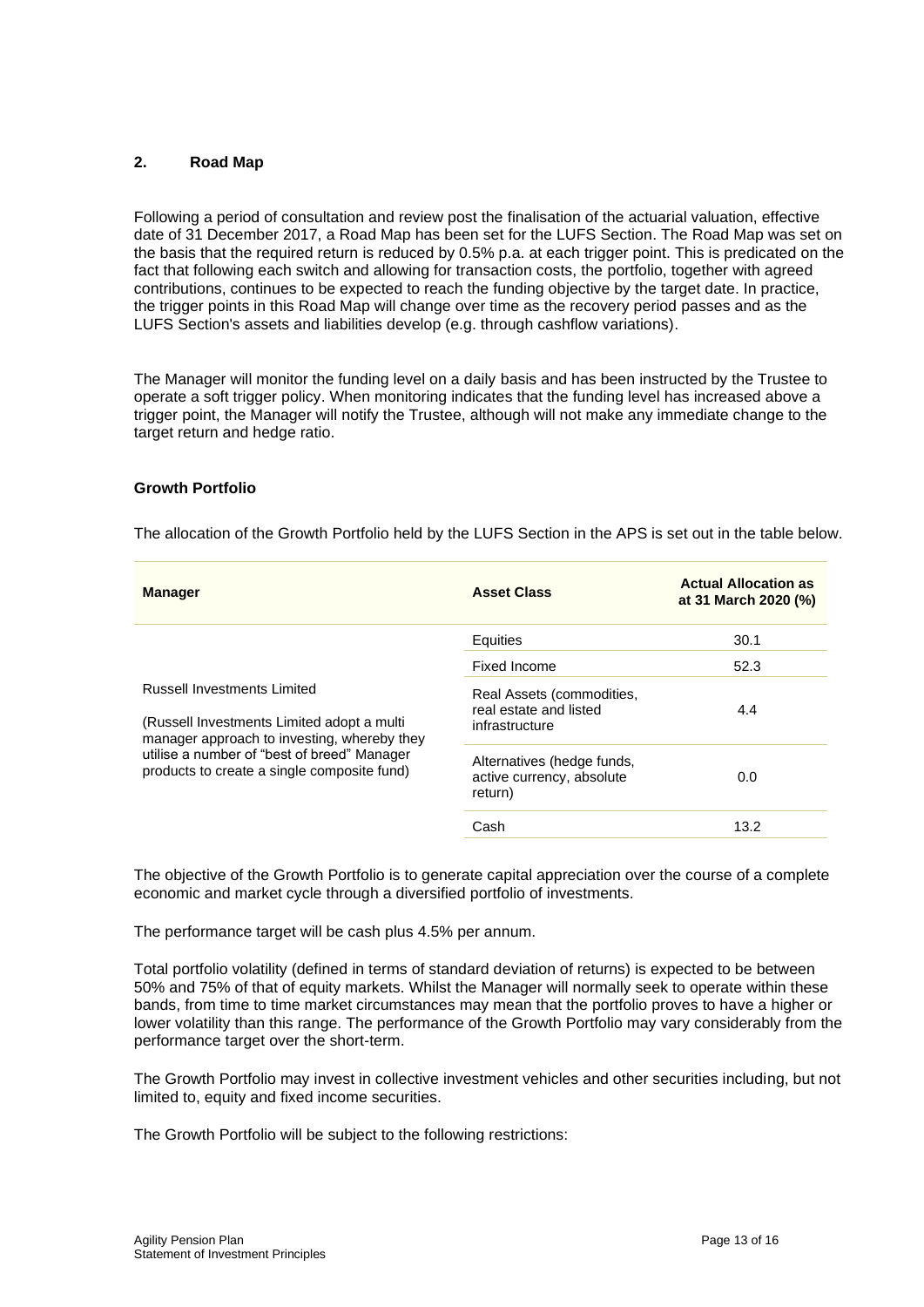- The exposure to publicly listed equities will be between 0% and 80% of the Growth Portfolio;
- The exposure to fixed income securities, including cash, cash equivalent and other money market securities, will be between 0% and 80% of the Growth Portfolio;
- The exposure to real assets, being assets that are linked to inflation rates (including but not limited to commodities), will be between 0% and 30% of the Growth Portfolio;
- The exposure to all other asset classes and strategies not covered above (for example but not limited to: portable alpha funds, active currency funds, hedge funds, PFI funds) shall not exceed 40% of the Growth Portfolio; and
- The maximum exposure to collective investment vehicles that have less than weekly liquidity is 20%.

The limits on investments shall apply at the time of the purchase of the investments. If the limits referred to are exceeded for reasons beyond the control of the Manager, the Manager shall ensure that the fund will adopt as a priority objective for its sales transactions the remedying of that situation taking due account of the interests of the Plan.

The Growth Portfolio may employ investment techniques and financial derivative instruments for investment purposes or for efficient portfolio management purposes, such as to reduce risk, reduce cost and for hedging purposes and/or to alter currency exposure.

Overall, 88% of the Plan's total assets are to be denominated in Sterling, with the remaining 12% denominated in Euros; the exposure to Euro denominated assets is to be achieved through the Growth Portfolio.

## **Matching Portfolio**

The Matching Portfolio held by the LUFS Section in the APS will change from time to time based on:

- The target hedge ratio, which is subject to the expected return requirement. This will constrain the available capital that can be used to hedge the liabilities with an appropriate level of leverage. As at the date of this Statement, the target hedge ratio was 100% of the Plan's funded liabilities;
- The target hedge ratio is also based on the views of the Trustee on the advice from its investment adviser, Aon;
- The advice of the LUFS Section's Scheme Actuary on the portfolio required to match the liabilities:
- The Manager's use of discretion; and
- Changing market conditions.

The Manager will use reasonable endeavours to maintain the interest rate sensitivity of the Matching Portfolio within the following limits:

- The total interest rate sensitivity of the Matching Portfolio may vary to within -2 to +3 percentage points of the target hedge ratio.
- The total interest rate sensitivity of the real portion of the Matching Portfolio may vary to within -2 to +3 percentage points of the real portion of the target hedge ratio.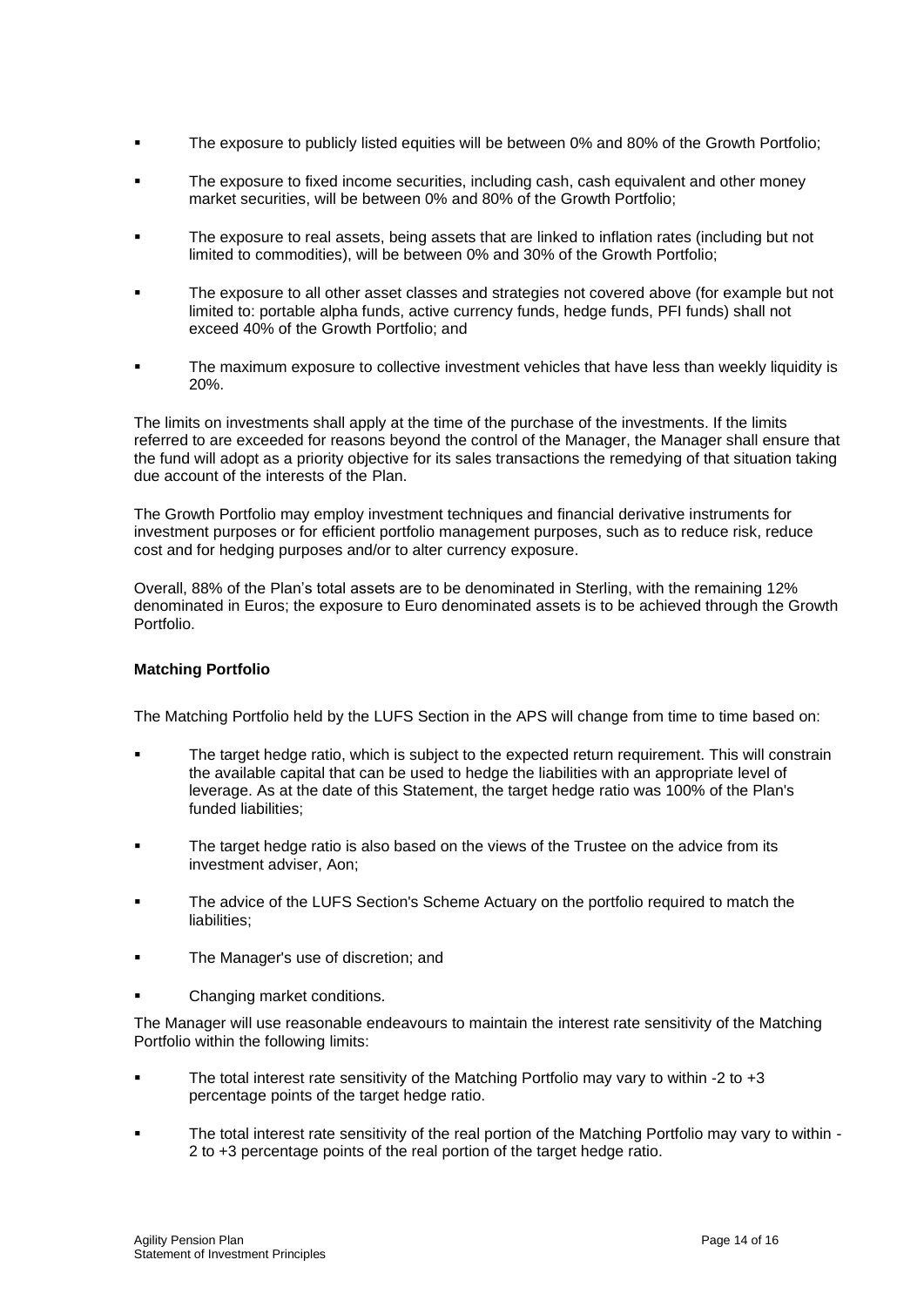- **The total interest rate sensitivity of the nominal portion of the Matching Portfolio may vary to** within -2 to +3 percentage points of the nominal portion of the target hedge ratio.
- The contribution to the target hedge ratio arising from assets defined as being in the Matching Portfolio is limited to 100% in interest rate swaps, 100% in inflation swaps, 100% in gilt based derivatives and instruments and 50% in other assets.
- The Matching Portfolio will comprise primarily of fixed income securities, inflation-linked securities, money market securities, derivatives and collective investment vehicles that invest in the foregoing instruments.

Gilts, swaps and other derivatives may be used to create leverage within the Matching Portfolio and the Matching Portfolio may also be invested in collective investment schemes that use derivatives to create leverage. The overall degree of underlying leverage in the Matching Portfolio will vary with market movements.

With effect from 22 January 2019, the benchmark for the Matching Portfolio assets has been based on projected fixed and real cashflows for the Plan as provided to Russell Investments. This will be updated after each actuarial valuation to allow for changes in the membership.

### **APS cash balances**

In addition to the Growth and Matching Portfolios, the Manager may hold Residual Cash from time to time that is not invested in either the Growth or Matching Portfolios.

The primary purpose of a Residual Cash allocation will be to meet anticipated disbursements and expenses and to facilitate any short-term cash flows.

Residual Cash will not exceed 5% of the LUFS Section's APS Portfolio in normal circumstances. Residual Cash will be held on deposit or invested in short term money market funds.

#### **Other cash balances**

In addition to the assets managed by the Manager, the Trustee will run a bank account which holds a working balance of cash, held for imminent payment of benefits, expenses, etc. Under normal circumstances it is not the Trustee's intention to hold a significant cash balance and this is carefully monitored by the LUFS Section's administrators.

#### **3. Fee structure for advisers and managers**

#### **3.1 Advisers**

Any advisory work that falls out of the APS is paid for on the basis of the time spent by the advisor. For significant areas of advice (e.g. one off special jobs, or large jobs, such as asset and liability modelling), the Trustee will endeavour to agree a project budget.

These arrangements recognise the bespoke nature of the advice given and that no investment decisions have been delegated to the adviser.